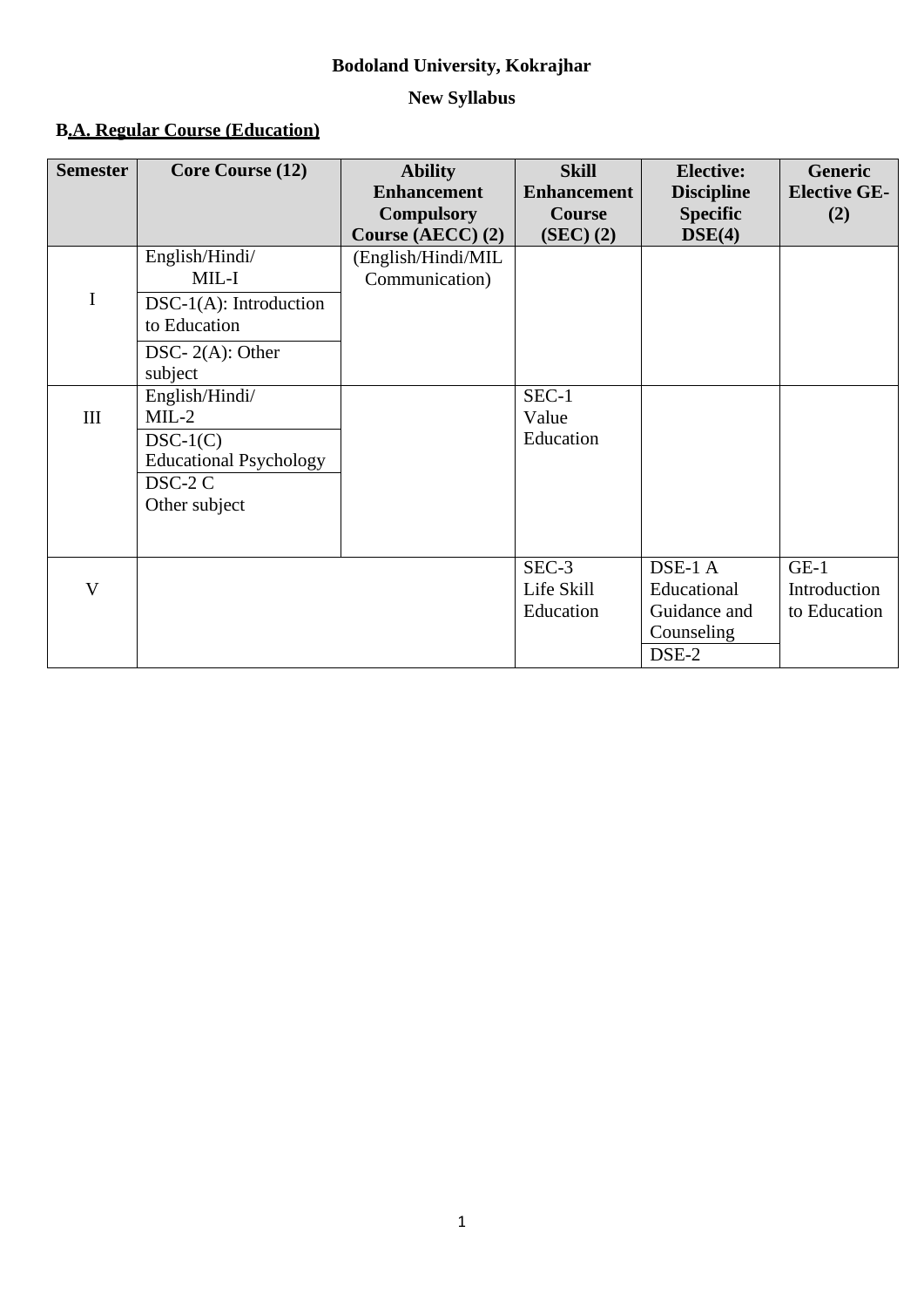# **SEMESTER- I**

#### **DSC- 1(A): INTRODUCTION TO EDUCATION**

# **CREDIT: 6**

## **Objectives:**

- 1. To understand the meaning, scope and aim of education.
- 2. To acquaint students with constitutional provision of education and role of empowerment of women.
- 3. To familiarized students with modern trends of education and human rights education.

# **UNIT I: CONCEPT OF EDUCATION**

- 1. Education- Meaning, definition, functions and scope
- 2. Aims of education- Individual, Social, Vocational and Culture
- 3. Objectives of Education- Learning to know, Learning to do, Learning to live together, learning to be

# **UNIT II: COMPONENTS OF EDUCATION**

- 1. Components of Education and their mutual relationship
	- Pupils
	- Teacher
	- Curriculum
	- Educational Institution
- 2. Curriculum- Meaning and concept, needs and importance
- 3. Principles of curriculum construction
- 4. Co-curricular activities- definition, types & importance

# **UNIT III: FORMS OF EDUCATION**

- 1. Formal Education: School Meaning, functions and responsibility of school, relationship between school and society
- 2. Informal Education: Meaning and characteristics, Educational role of family
- 3. Non-formal Education: Meaning and characteristics, Agencies of non-formal education

# **UNIT IV: FREEDOM AND DISCIPLINE**

- 1. The concept of freedom and discipline
- 2. Importance of discipline in social life

## **REFERENCES**

- 1. Bhatia, K & Bhatia, B. The philosophical and Sociological foundations of Education
- 2. Das, B.N. Principles of Education and Education in Emerging Indian Society.
- 3. Das, P & Goswami. Theories and Principles of Education.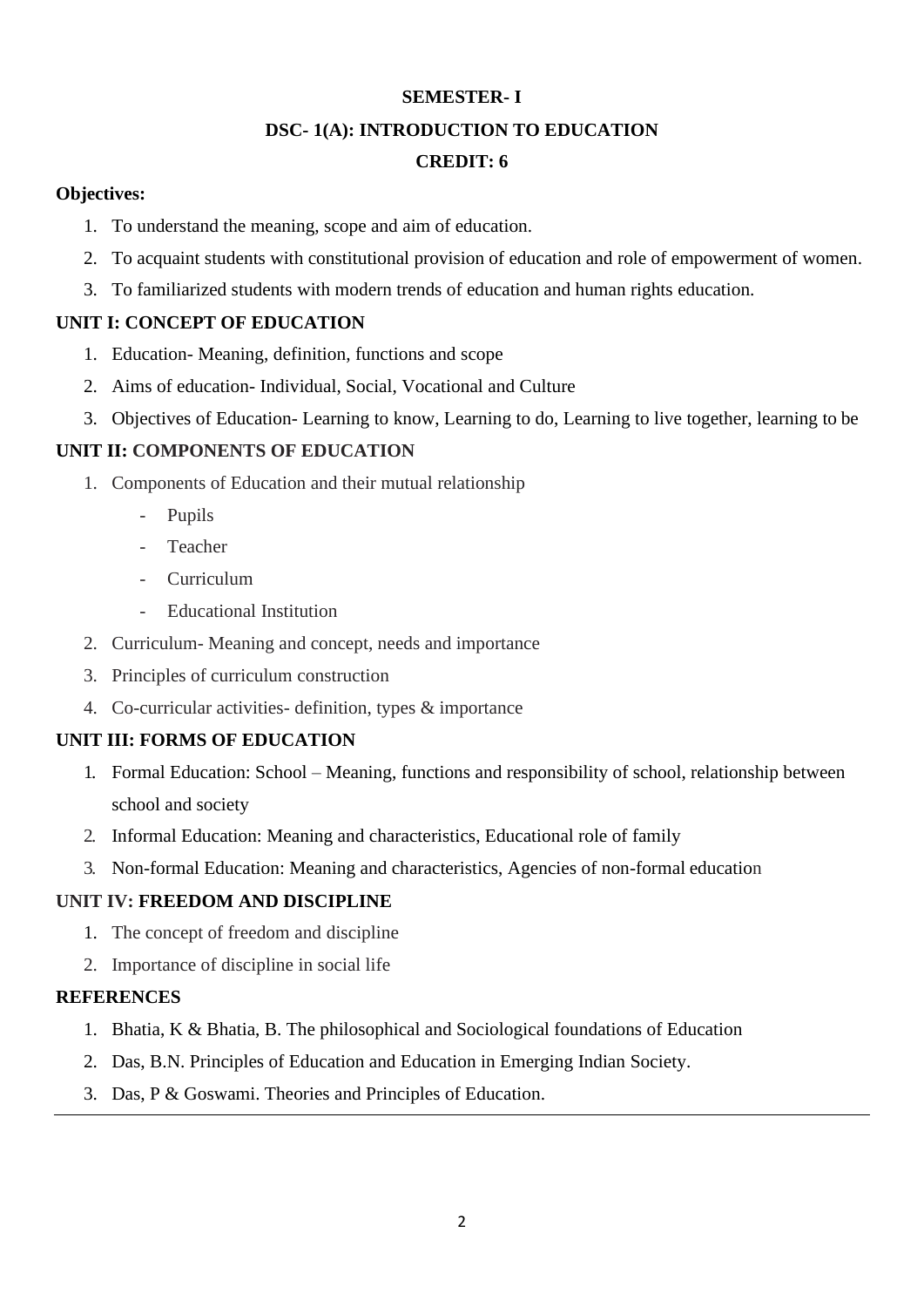# **SEMESTER- III**

# **DSC-1(C): EDUCATIONAL PSYCHOLOGY**

# **CREDIT: 6**

## **Objectives:**

- 1. To enable the students to understand the relation between education and psychology and different methods of educational psychology.
- 2. To enable the students to understand learning, process, memory, attention, instinct and emotion.
- 3. To acquaint the students with the concept of personality, type and trait theories.
- 4. To understand the concept of intelligence nature and different theories.
- 5. To understand the nature of creative talent and processes and of creative individuals and the implication for indentifying and nurturing such talent.
- 6. To enable the students to understand the concept of mental health and hygiene for promotion of mental health

# **UNIT I: PSYCHOLOGY AND EDUCATION**

- 1. Concept of psychology and its nature
- 2. Importance of Psychological thinking in Education
- 3. Educational Psychology: Meaning and Definition, Nature and Scope
- 4. Relation between Education and Psychology
- 5. Application of Educational Psychology in classroom teaching.

# **UNIT II: DEVELOPMENTAL PSYCHOLOGY**

- 1. Physical, Mental, Social and Emotional Development at various stages: Infancy, Childhood, Adolescence
- 2. Factors affecting development: Home, School, Society
- 3. Role of Heredity and Environment and its developmental implications

# **UNIT III: LEARNING**

- 1. Meaning and nature of learning
- 2. Learning and Maturation
- 3. Factors Affecting Learning: Home, School, Mass Media, Intelligence
- 4. Domains of Learning: Cognitive, Affective, Psycho- motor
- 5. Motivation and Learning
- 6. Role of Attention and Interest in learning

# **UNIT IV: MEMORY AND FORGETTING**

- 1. Meaning, Factors &Types of Memory
- 2. Meaning & Causes of Forgetting
- 3. Measures to improve Memory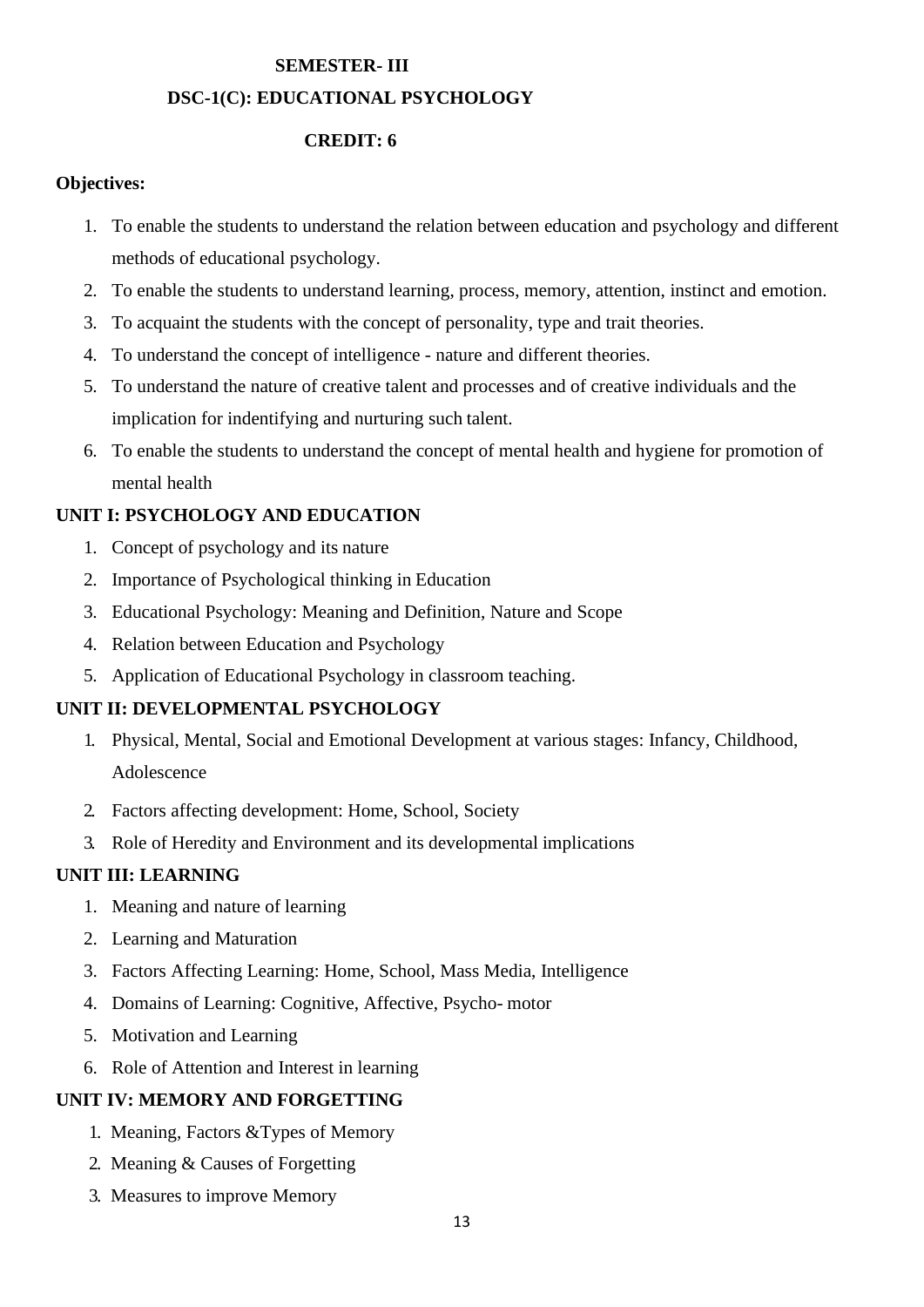#### **UNIT V: PERSONALITY**

- 1. Meaning, Definition and Characteristics of personality
- 2. Concept of balanced mature personality
- 3. Instincts and Emotions: Meaning and Characteristics
- 4. Relation between Instinct and Emotion.

#### **REFERENCES**

- 1. Skinner, Charles E. Educational Psychology
- 2. Hunt, M.P. Psychological Foundations of Education.
- 3. Whittakar Introduction to Psychology.
- 4. Safaya, R.N, Shukla, C.S and Bhatia, B.D. Modern Educational Psychology

#### **SEMESTER - III**

#### **SEC- 1: VALUE EDUCATION**

#### **CREDIT: 2**

#### **UNIT I: CONCEPTS AND APPROACHES**

- 1. Meaning, needs, importance & types of value education
- 2. Value of education for human development
- 3. Approaches to value education

## **UNIT II: IMPARTING VALUES INTO THE CURRICULUM**

- 1. Value-oriented education
- 2. Value development through co-curricular/co-scholarstic activities
- 3. Methods of imparting value education at primary & secondary education
- 4. Teacher as value facilitator

## **UNIT III: SCHOOL SPACES AND ENVIRONMENT**

- 1. Value and the school environment
- 2. Home-school-community partnerships
- 3. Values through partnership
- 4. Learning from people, events and stories prayer and songs in value education

#### **REFERENCES**

- 1. Bhatia, K.K., Principles and Practice of Education
- 2. Raymot, T. The Principles of Education
- 3. Agarwalla, S. Foundation of Educational Theories and Principles

## **SEMESTER - V**

## **SEC- 3: LIFE SKILL EDUCATION**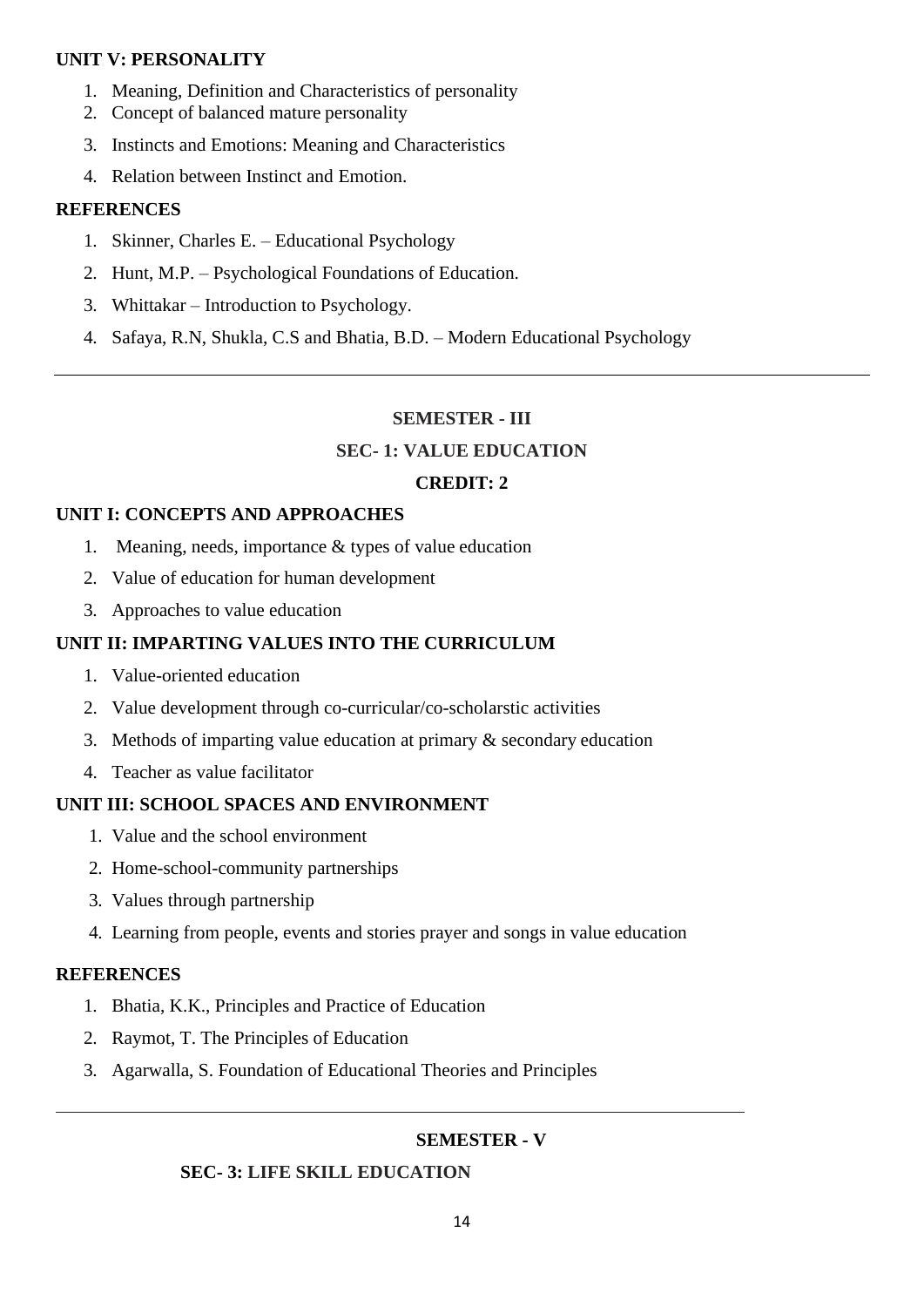#### **CREDIT: 2**

#### **UNIT I: CONCEPT OF SKILL**

- 1. Meaning, importance & needs of life skill
- 2. Types of skills- Literacy skills, Vocational skills, Language skills, Functional skills, Sports skills, Cultural skills, Recreation skill, Life skills- their importance

## **UNIT II: LIFE SKILL EDUCATION**

- 1. Meaning and needs of life skill education
- 2. Types of life skills- Decision making, Problem solving, Creative Thinking, Critical thinking, Effective communication, Interpersonal relationship skills, Self awareness skill, skill of Empathy, Skill of coping with emotions, skill of coping with stress
- 3. Methods of life skills education imparted in schools
- 4. Role of teachers in life skill education

#### **REFERENCES**

- 1. Dash, B.N. Foundation of Education
- 2. Verma, S. Development of life skills and professional practice, Vikas Publishing House Pvt. Ltd
- 3. Thomas, G. Life Skill Education, Shirpa Publisher

## **SEMESTER - V**

## **DSE-1(A): EDUCATIONAL GUIDANCE AND COUNSELING**

## **CREDIT: 6**

## **Objectives**

- 1. To enable the students to understand the concept, nature, scope, need and importance of guidance.
- 2. To enable the students to understand the meaning, purpose and functions of different types of guidance.
- 3. To enable the students to understand about the different types of guidance programmes and their organization.
- 4. To enable the students to understand the meaning, nature, objectives, need and importance, types, steps, and techniques to counselling.
- 5. To enable the students to understand the relationship of guidance and counseling, their problems and ways for improvement.

## **UNIT I**: **CONCEPT OF GUIDANCE**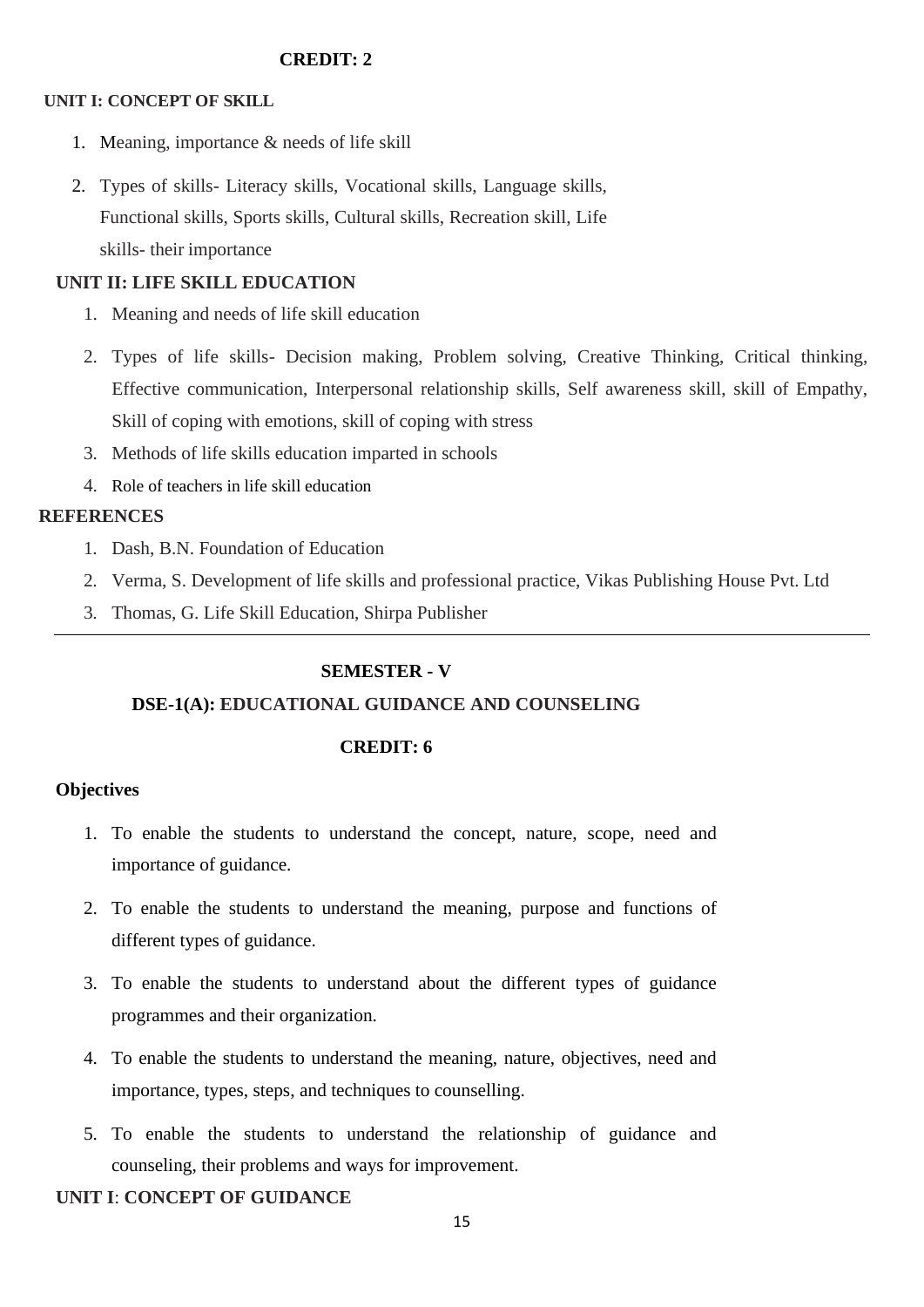- 1. Meaning, nature & scope of guidance
- 2. Philosophical, psychological and sociological bases of guidance
- 3. Need and importance of educational guidance services in schools

# **UNIT II: CONCEPT OF VOCATIONAL GUIDANCE**

- 1. Vocational guidance: Meaning, nature and scope
- 2. Purpose and functions of vocational guidance
- 3. Relationship between educational and vocational guidance, relationship between vocational guidance and work education
- 4. Job analysis and occupational information services

## **UNIT III: EDUCATIONAL GUIDANCE**

- 1. Educational Guidance Meaning purpose and functions
- 2. Guidance in Elementary School
- 3. Guidance in Secondary School

## **UNIT IV: CONCEPT OF COUNSELLING**

- 1. Meaning, nature and scope, needs and importance, different type of counseling
- 2. Various steps and techniques of counseling
- 3. Necessary qualities (personal and professional) of a good counselor. Role of the counselor in secondary schools. Relationship between guidance, counseling and teaching

## **UNIT V: ORGANISATION OF GUIDANCE PROGRAMME**

- 1. Principles of organization
- 2. Group guidance
- 3. Individual inventory
- 4. Information orientation service
- 5. Placement services and
- 6. Follow up services

## **REFERENCES**

- 1. Crow, L.D.I., Crow, A An Introduction to Guidance.
- 2. Bhatia, K.K. Principles of Guidance and Counselling, Kalyani Publishers, 2009.
- 3. Agarwal, Rashmi Educational Vocational Guidance and Counselling;Principles, Techniques and Programmes, Shipra Publication, 2010.
- 4. Charles Kiruba & Jyothsna, N.G. Guidance and Counselling, Neelkamal, Publication Pvt. Ltd. First Edition, 2011
- 5. Madhukar, I Guidance and Counselling, New Delhi, Authors Press.
- 6. Mc. Daniel, H.B. Guidance in the Modern School. New York, Rinechart and Winston.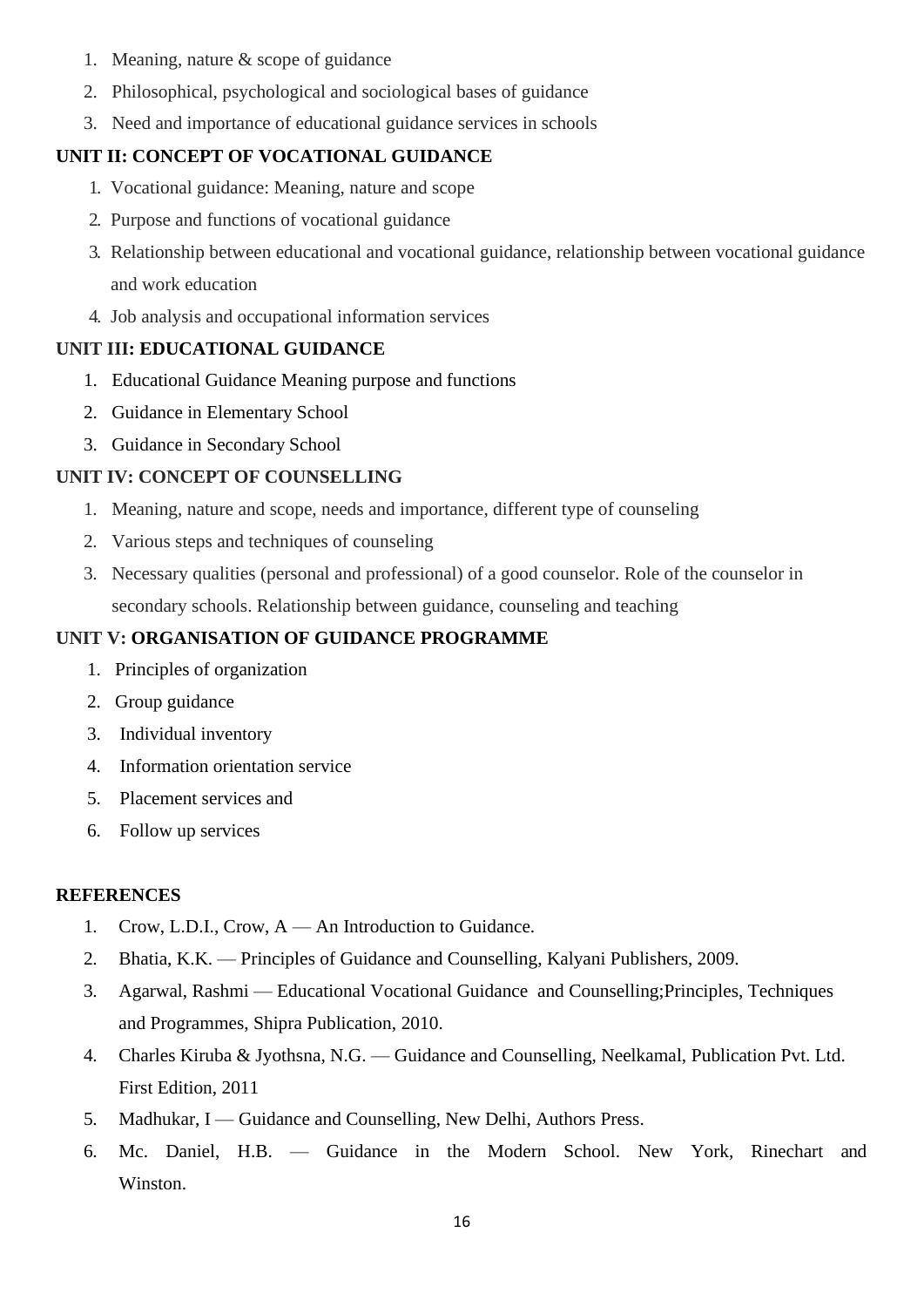- 7. Traxler, A.E. and North, R.D. Techniques of Guidance, New York, Harper and R.W.
- 8. Gururani, G.D Guidance and Counselling, Educational, Vocational and Career Planning, New Delhi, Akansha Publishing House.

# **SEMESTER - V**

## **GE- 1: INTRODUCTION TO EDUCATION**

#### **CREDIT: 6**

#### **Objectives:**

- 1. To understand the meaning, scope and aim of education.
- 2. To acquaint students with constitutional provision of education and role of empowerment of women.
- 3. To familiarized students with modern trends of education and human rights education.

## **UNIT I: CONCEPT OF EDUCATION**

- 1. Education- Meaning, definition, functions and scope
- 2. Aims of education- Individual, Social, Vocational and Culture
- 3. Objectives of Education- Learning to know, Learning to do, Learning to live together, learning to be

## **UNIT II: COMPONENTS OF EDUCATION**

- 1. Components of Education and their mutual relationship
	- Pupils
	- Teacher
	- Curriculum
	- Educational Institution
- 2. Curriculum- Meaning and concept, needs and importance
- 3. Principles of curriculum construction
- 4. Co-curricular activities- definition, types & importance

## **UNIT III: FORMS OF EDUCATION**

- 1. Formal Education: School Meaning, functions and responsibility of school, relationship between school and society
- 2. Informal Education: Meaning and characteristics, Educational role of family, social institutions- state and religious institutions
- 3. Non-formal Education: Meaning and characteristics, Agencies of non-formal education

## **UNIT IV: FREEDOM AND DISCIPLINE**

- 1. The concept of freedom and discipline
- 2. Importance of discipline in social life